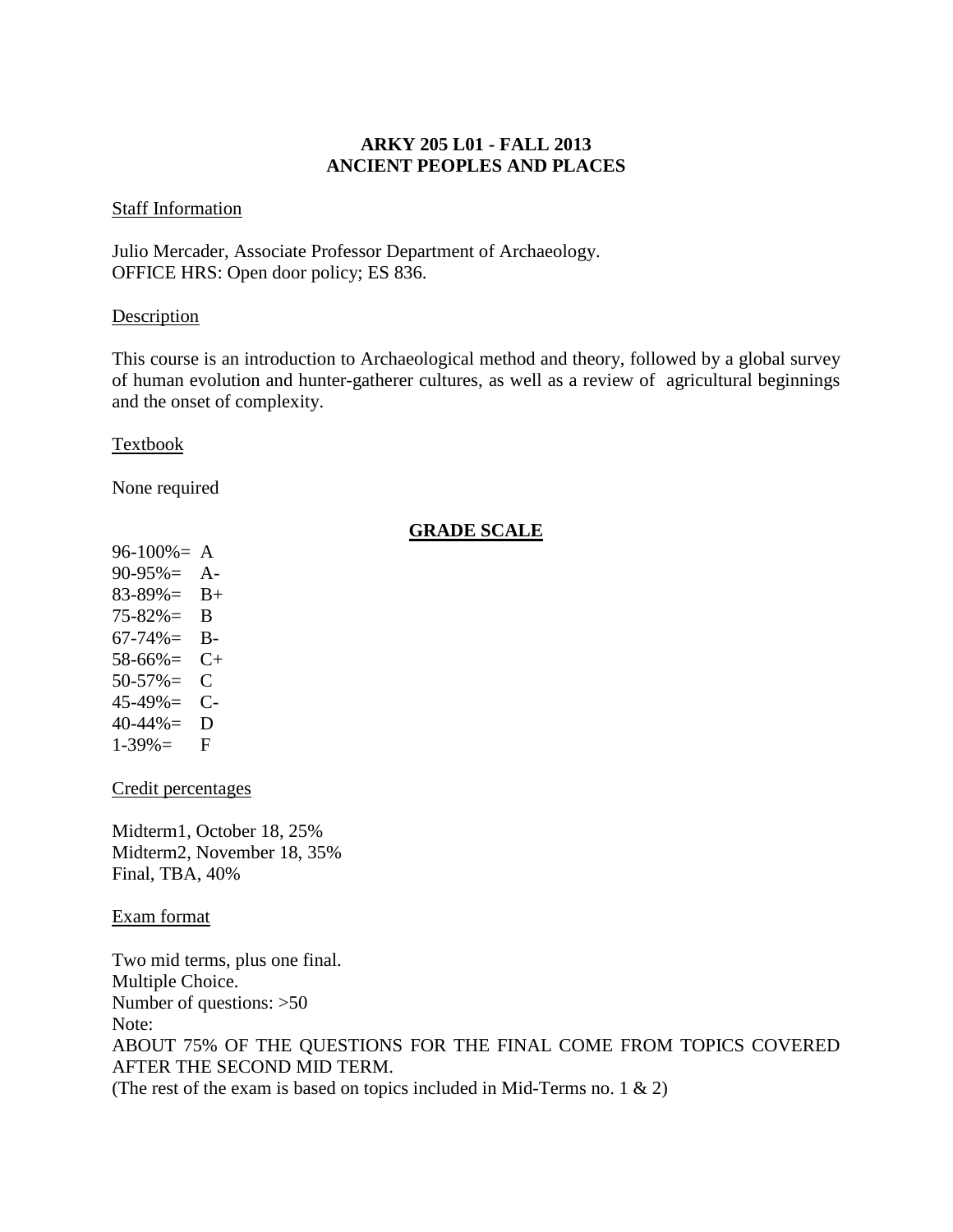#### Exam contents

Posted, in- class materials=100%

No optional activities or in-class assignments are considered mandatory and, if answered correctly in the exam, they raise your mark; not penalize you.

#### **Topics to be covered**

Methods Evolution and Nomenclature Ethnoarchaeology Ancient DNA The nature of the fossil and archaeological records, Excavation Geochronometry Geoarchaeology Paleoethnobotany Stone tools and Ceramics Hominoid Origins and Behavior Primate Archaeology Human Evolution I: Primitive Hominins Human Evolution II: the Australopithecine family Human Evolution III: Early Homo African Early Stone Age First Global Diaspora Early Paleolithic in Asia European Lower Paleolithic The Origins of Modern behavior Middle and Later Stone Age in Africa Neanderthals Midde to Late Paleolithic in Asia Australian Prehistory European Upper Paleolithic Rock Art Eurasian Arctic. Paleoindian cultures in the New World Origins of farming: Theoretical Foundations Neolithic in Asia Neolithic Africa Neolithic in the Pacific Origins of Farming in the New World

## **ADDITIONAL CONTENT**

#### **Writing Across the Curriculum**

Writing skills are not exclusive to English courses and, in fact, should cross all disciplines. The University supports the belief that throughout their University careers, students should be taught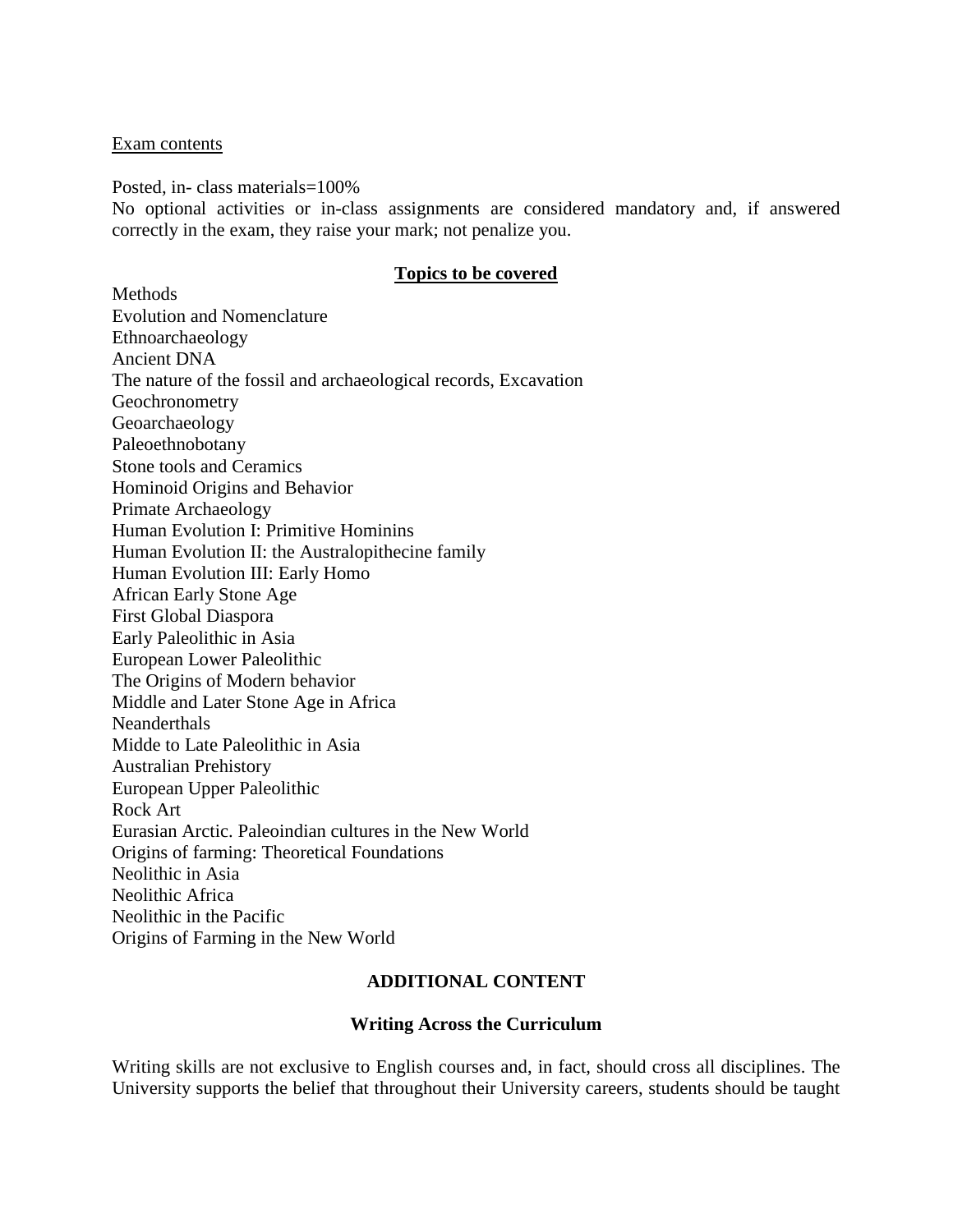how to write well so that when they graduate their writing abilities will be far above the minimal standards required at entrance. Consistent with this belief, students are expected to do a substantial amount of writing in their University courses and, where appropriate, instructors can and may use writing and the grading thereof as a factor in the evaluation of student work. The services provided by the Writing Centre in the Effective Writing Office can be utilized by all undergraduate and graduate students who feel they require further assistance.

# **Academic Accommodation Policy**

The purpose of academic accommodation is to provide students with documented disabilities equal opportunity to master the essentials of a post-secondary education. Students with disabilities at the University of Calgary have met all admission requirements but may have done so with the use of accommodations. Similarly, they are expected to meet all academic and nonacademic requirements. Adaptive technology and other academic accommodations do not relieve students of their responsibility to develop the essential skills and abilities expected of all students.

Please refer to the following web link for detailed information: http://www.ucalgary.ca/drc/node/71

## **Disability Resource Centre Accommodations**

It is the responsibility of the student to request academic accommodations. If you are a student with a documented disability who may require academic accommodation and have not registered with the Disability Resource Centre, please contact their office at (403)220-8237.

Students who have not registered with the Disability Resource Centre are not eligible for formal academic accommodation. Students are also required to discuss their needs with the instructor no later than fourteen (14) days after the start of the course.

# **Freedom of Information and Protection of Privacy Act**

The University of Calgary is committed to protecting the privacy of individuals who work and study at the University or who otherwise interact with the University in accordance with the standards set out in the Freedom of Information and Protection of Privacy Act.

Please refer to the following link for detailed information: http://www.ucalgary.ca/secretariat/system/files/foip%20overview.pdf

## **Academic Misconduct**

Academic dishonesty is an unacceptable activity at the University of Calgary and students are strongly advised to read the Student Misconduct section of the University Calendar. Quite often, students are unaware of what constitutes academic dishonesty or plagiarism. The most common are: